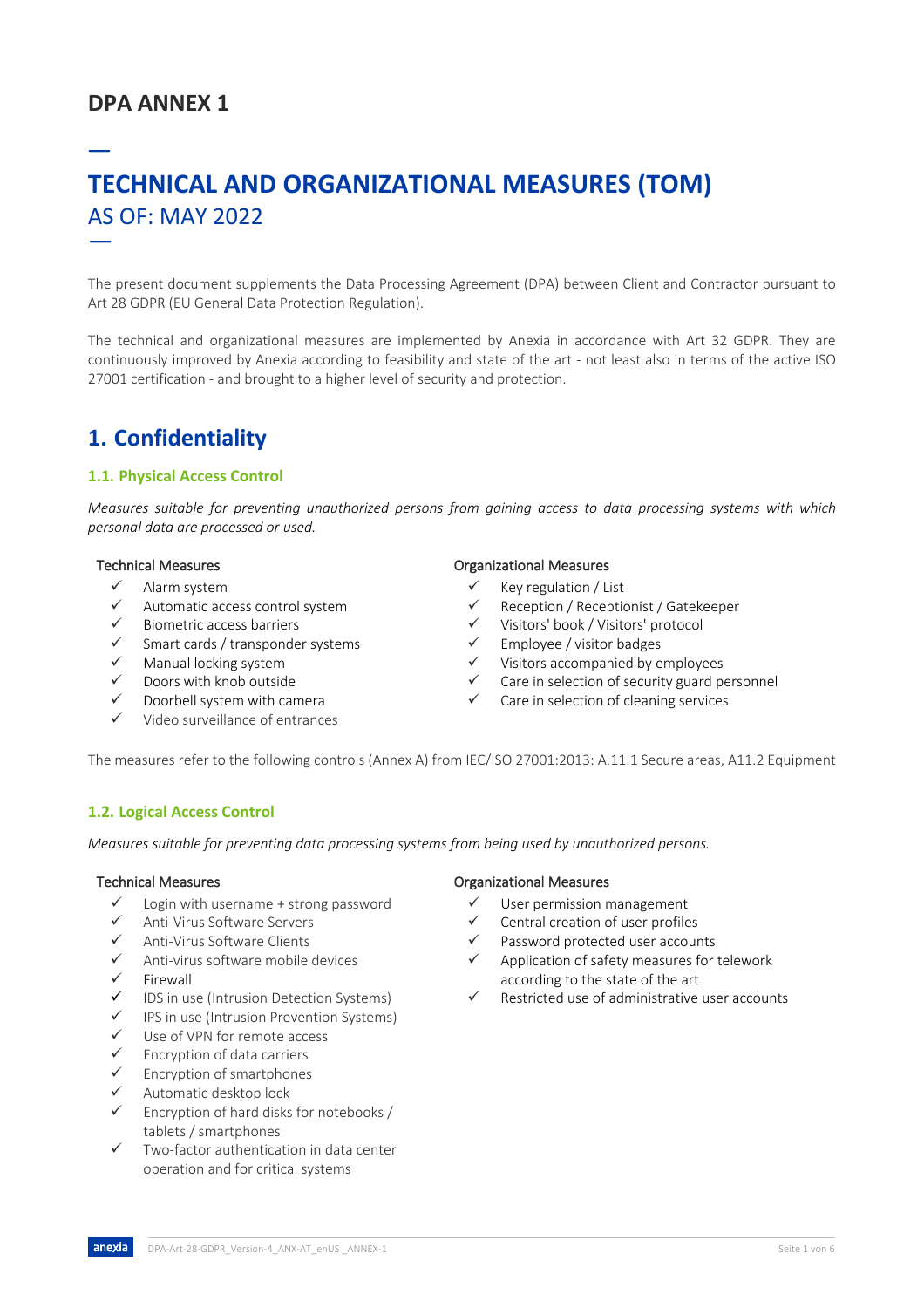The measures refer to the following controls (Annex A) from IEC/ISO 27001:2013: A.6.2 Mobile devices and teleworking, A.9.1 Business requirements of access control, A.9.2 User access management, A.9.3 User responsibilities, A.9.4 System and application access control, A.10.1 Cryptographic controls, A.12.1 Operational procedures and responsibilities, A.12.2 Protection from malware, A.12.4 Logging and monitoring, A.12.5 Control of operational software, A.12.7 Information systems audit considerations, A.13.1 Network security management, A.13.2 Information transfer

# **1.3. Authorization Control**

*Measures to ensure that those authorized to use a data processing system can only access the data subject to their access authorization and that personal data cannot be read, copied, modified or removed without authorization during processing, use and after storage.*

- File shredder min. recommended security level P-4 (DIN 66399)
- $\checkmark$  External destruction of files at least recommended security level P-6 (DIN 66399)
- Physical deletion of data carriers Security level H-4 (DIN66399)
- $\checkmark$  Logging of accesses to applications, specifically when entering, changing, and deleting data
- SSH encrypted access
- $\checkmark$  TLS encryption

## Technical Measures **Technical Measures Technical Measures**

- $\checkmark$  Use of authorization concepts
- $\checkmark$  Minimum number of administrators
- Management of user rights by administrators
- Application of cryptographic methods according to the current state of the art

The measures refer to the following controls (Annex A) from IEC/ISO 27001:2013: A.8.2 Information classification, A.8.3 Media handling, A.9.2 User access management, A.10.1 Cryptographic controls, A.12.4 Logging and monitoring

## **1.4. Separation Control**

*Measures that ensure that data collected for different purposes can be processed separately. This can be ensured, for example, by logical and physical separation of the data.*

- Separation of productive and test environment
- Physical separation (systems / databases / data carriers)
- Multi-tenancy of relevant applications
- VLAN segmentation of networks
- Client systems logically separated
- Staging of development, test and production environment

## Technical Measures **Technical Measures Technical Measures**

- $\checkmark$  Determination of database rights
- Defined requirements for development environments
- Defined requirements for the execution of tests in software development

The measures refer to the following controls (Annex A) from IEC/ISO 27001:2013: A.9.2 User access management, A.12.1 Operational procedures and responsibilities, A.13.1 Network security management, A.14.2 Security in development and support processes, A.14.3 Test data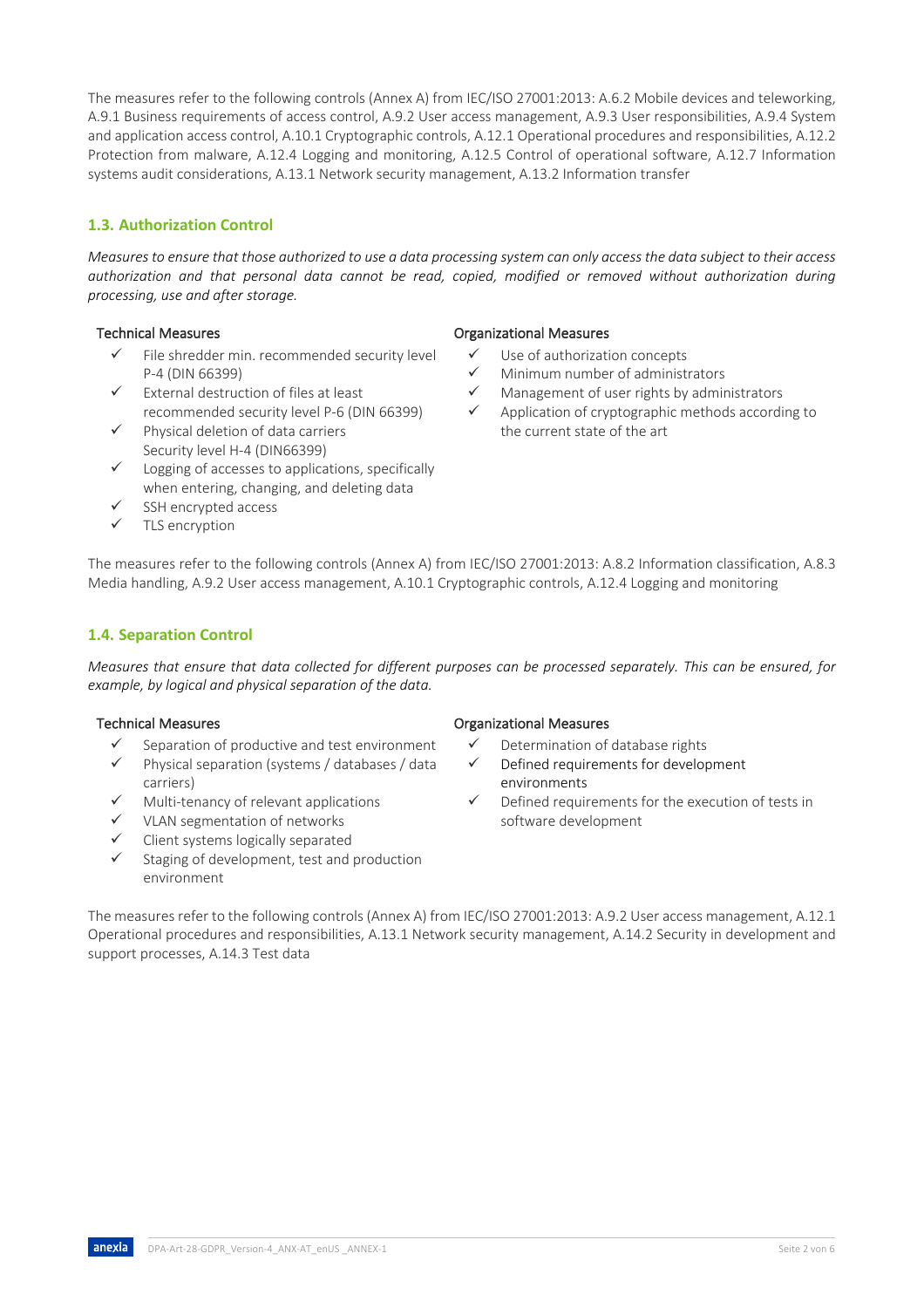# **2. Integrity**

## **2.1. Transfer Control and Input Control**

*Measures to ensure that personal data cannot be read, copied, altered or removed by unauthorized persons during electronic transmission or input or while being transported or stored on data media, and that it is possible to verify and establish to which entities personal data are intended to be transmitted by data transmission equipment.*

- ü Use of VPN
- Logging of accesses and retrievals
- $\checkmark$  Provision via encrypted connections such as sftp, https – secure cloudstores
- $\checkmark$  Technical logging of data input, modification and deletion

The measures refer to the following controls (Annex A) from IEC/ISO 27001:2013: A.9.2 User access management, A.10.1 Cryptographic controls, A.12.4 Logging and monitoring, A.13.2 Information transfer

# **3. Availability and Resilience**

### **3.1. Availability Control**

*Measures to ensure that personal data is protected against accidental destruction or loss (UPS, air conditioning, fire protection, data backups, secure storage of data media, virus protection, raid systems, disk mirroring, etc.).*

- Fire and smoke detection systems
- ü Fire extinguisher server room
- Server room monitoring temperature and humidity
- Server room air-conditioning
- $\checkmark$  UPS system and emergency diesel generators  $DC$
- $\checkmark$  Protective socket strips server room
- $\checkmark$  RAID system / hard disk mirroring
- ü Video surveillance server room
- $\checkmark$  Use of protection programs against malware

The measures refer to the following controls (Annex A) from IEC/ISO 27001:2013: A.11.1 Secure areas, A.12.1 Operational procedures and responsibilities, A.12.2 Protection from malware, A.12.3 Backup, A.12.4 Logging and monitoring, A.17.1 Information security continuity, A.17.2 Redundancies

## **3.2. Recoverability Control**

*Measures capable of rapidly restoring the availability of and access to personal data in the event of a physical or technical incident.*

- $\checkmark$  Backup monitoring and reporting
- Restorability from automation tools
- Backup concept according to criticality and customer specifications

### Technical Measures **Technical Measures Constanting Constanting Constanting Constanting Constanting Constanting Constanting Constanting Constanting Constanting Constanting Constanting Constanting Constanting Constanting C**

Implementation of the need-to-know principle

- Technical Measures **Technical Measures Technical Measures** 
	- Existence of an emergency plan
	- Regular testing of the diesel aggregates DC

### Technical Measures **Technical Measures Organizational Measures**

- $\checkmark$  Recovery concept
- Control of the backup process
- Regular testing of data recovery and logging of results
- Storage of backup media in a safe place outside the server room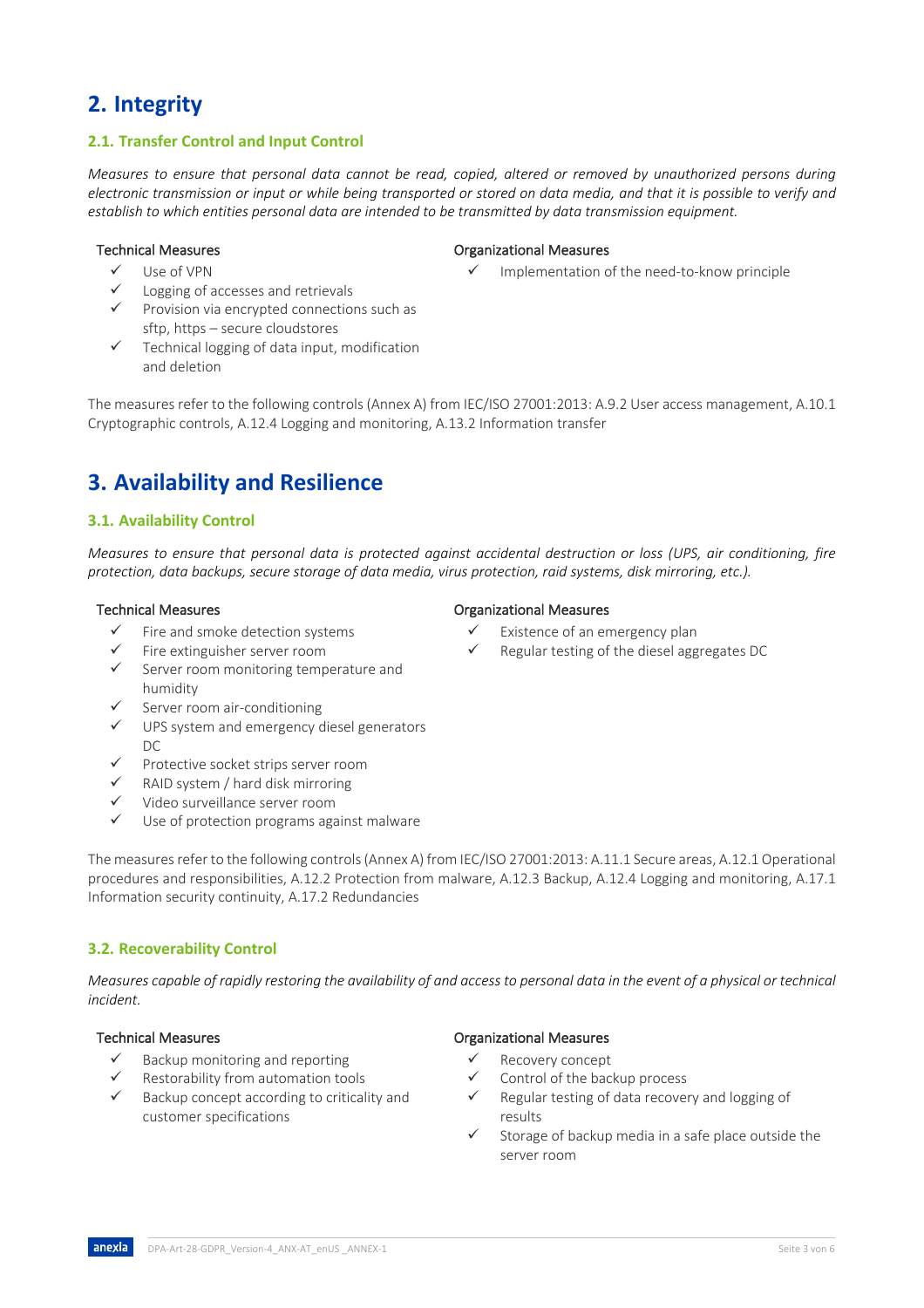The measures refer to the following controls (Annex A) from IEC/ISO 27001:2013: A.12.3 Backup, A.12.4 Logging and monitoring, A.17.1 Information security continuity, A.17.2 Redundancies

# **4. Procedures for regular Review, Assessment and Evaluation**

## **4.1. Data Protection Management**

### Technical Measures **Technical Measures Constanting Measures** Organizational Measures

- Central documentation of all data protection regulations with technical accessibility for employees
- Annual review of the adequacy of the TOM

The measures refer to the following controls (Annex A) from IEC/ISO 27001:2013: A.5.1 Management direction for information security, A.6.1 Internal organization, A.18.1.4 Privacy and protection of personally identifable information, A.18.2 Information security reviews

# **4.2. Incident Response Management**

*Support for security breach response and data breach process.*

### Technical Measures Organizational Measures

- Use of firewall and regular updating
- Use of spam filter and regular updating
- Use of virus scanner and regular updating
- Intrusion Detection System (IDS) for customer systems on order
- $\checkmark$  Intrusion Prevention System (IPS) for customer systems on order

## The measures refer to the following controls (Annex A) from IEC/ISO 27001:2013: A.12.2 Protection from malware, A.12.6 Technical vulnerability management, A.13.1 Network security management, A.16.1 Management of information security incidents and improvements, A.18.1.1 Identification of applicable legislation and contractual requirements

## **4.3. Data Protection by Design and by Default**

*Measures pursuant to Art 25 GDPR that comply with the principles of data protection by design and by default.*

- $\checkmark$  Use of data protection-friendly default settings in standard and individual software
- Technical Measures **Technical Measures Organizational Measures** 
	- Documented requirements for "privacy by design / default" are available
	- Requirements for secure software developments are defined

The measures refer to the following controls (Annex A) from IEC/ISO 27001:2013: A.14.1 Security requirements of information systems, A.14.2 Security in development and support processes, A.A.18.2 Information security reviews

Documented procedure for handling security and data protection incidents

Data protection management system implemented Information security management implemented

Documentation of security incidents and data breaches via ticket system

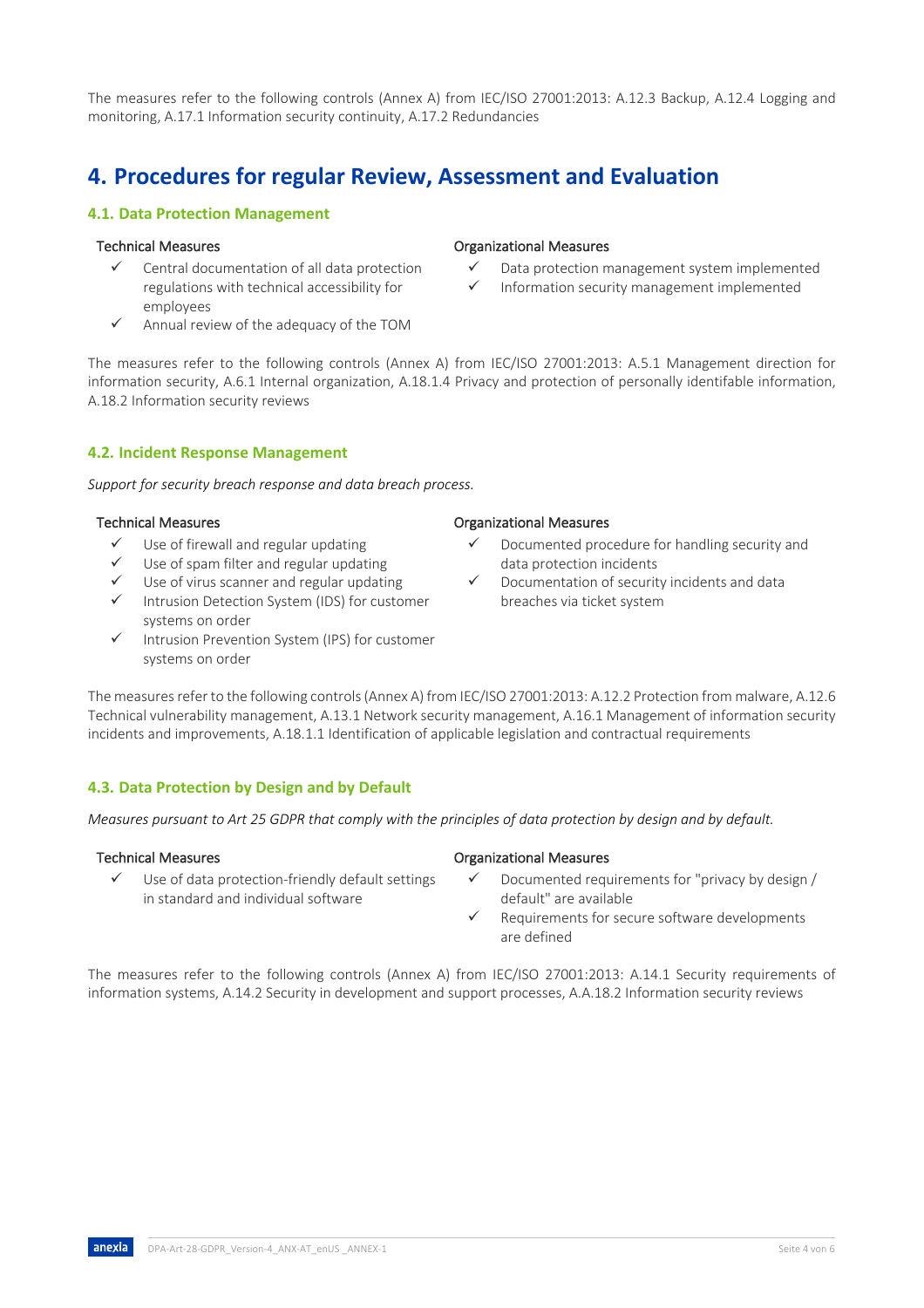## **4.4. Order Control (Outsourcing, Subcontractors and Order Processing)**

*Measures to ensure that personal data processed on behalf of the client can only be processed in accordance with the client's instructions.*

- Monitoring of remote access by external parties, e.g. in the context of remote support
- $\checkmark$  Monitoring of subcontractors according to the principles and with the technologies according to the preceding chapters 1, 2

### Technical Measures **Technical Measures Technical Measures**

- $\checkmark$  Supplier assessments are carried out on a risk basis Documentation of security incidents and data
- $\checkmark$  Prior review of the security measures taken by the contractor and their documentation
- Selection of the contractor on the basis of defined criteria
- Conclusion of the necessary data processing agreement or EU standard contractual clauses
- ü Framework agreement on contractual data processing within the group of companies
- $\checkmark$  Regular review of the contractor and its level of protection

The measures refer to the following controls (Annex A) from IEC/ISO 27001:2013: A.13.2 Information transfer, A.15.1 Information security in supplier relationships, A.15.2 Supplier service delivery management, A.18.1.4 Privacy and protection of personally identifable information